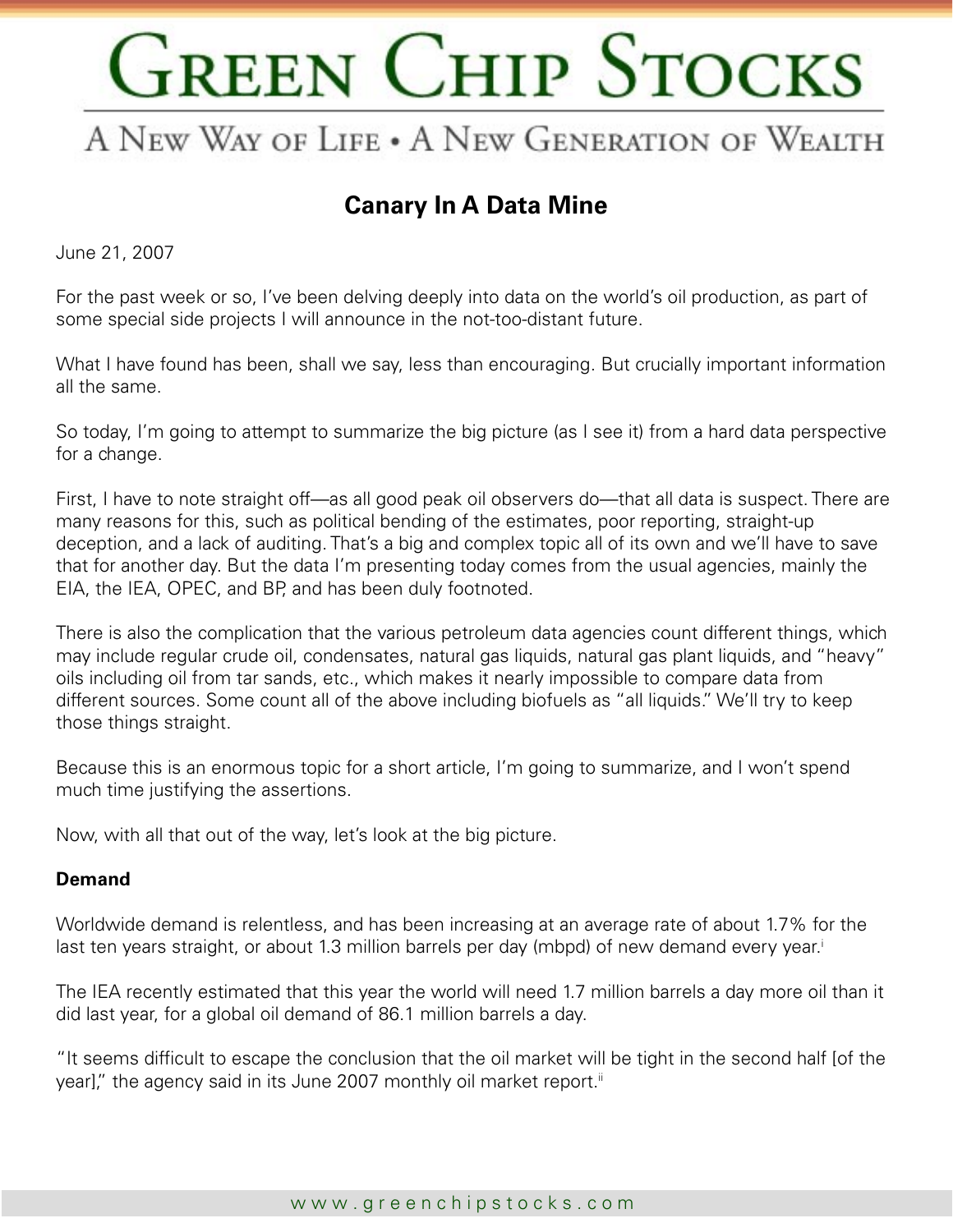### A NEW WAY OF LIFE . A NEW GENERATION OF WEALTH

#### **The Peak**

The most recent model by the Association for the Study of Peak Oil (ASPO) puts the ultimately recoverable total of "all liquids" at 2550 billion barrels, giving world production a peak date of 2011, with 1102 billion barrels produced to date and 1448 billion barrels to go. They reckon that the peak of "regular oil" was 2005.iii

Here is their estimate in chart form:



**World Oil Production (All Liquids) - ASPO 2006 Base Caseiv**

My guess is that their guess is the best guess. I guess. (Trust me when I tell you that that's about as good as it gets in this sphere.)

Taking a look at some other estimates, a recent study by oil industry analyst "Khebab" on the peak oil forum The Oil Drum compared 19 projections by well-known peak oil analysts: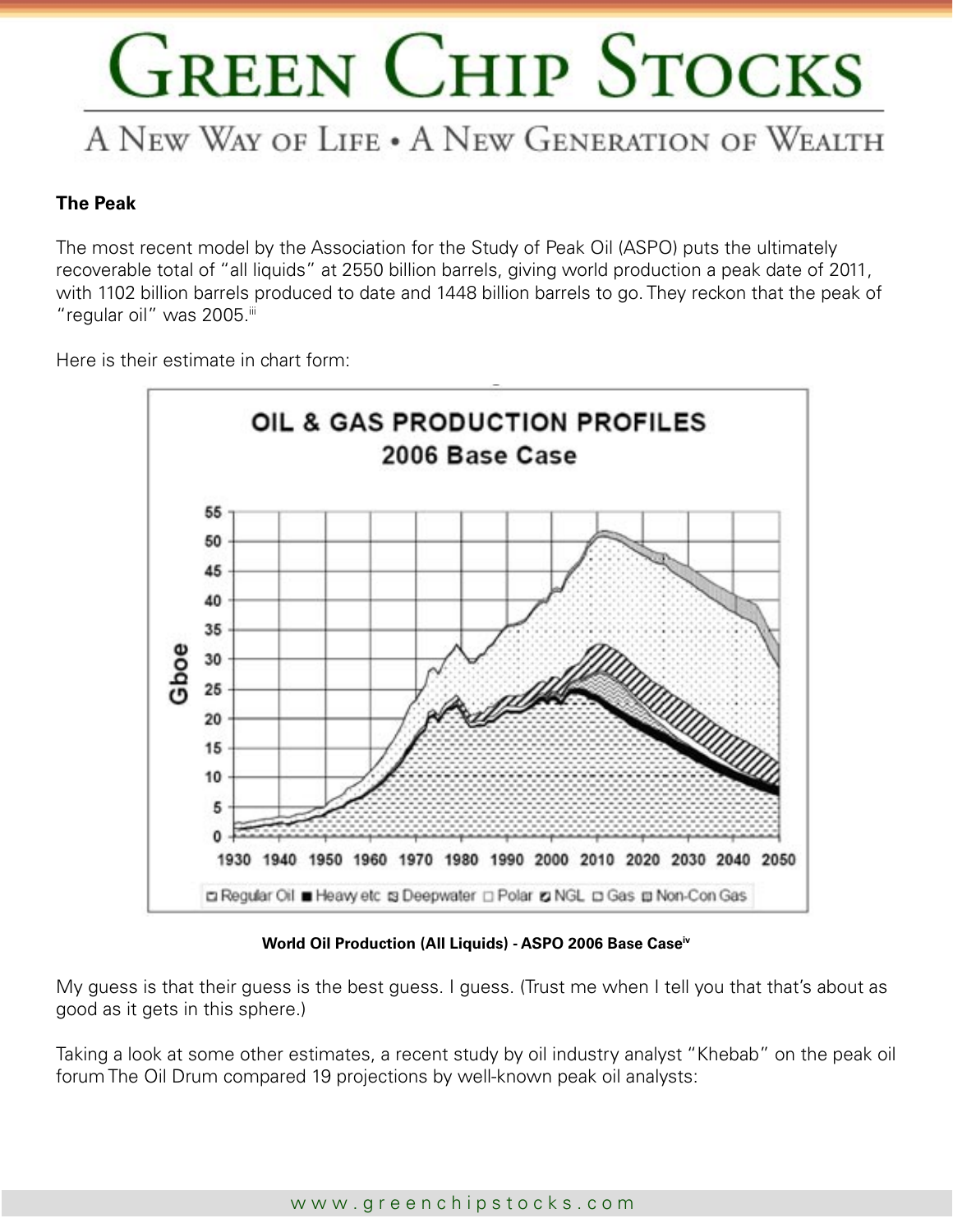A NEW WAY OF LIFE . A NEW GENERATION OF WEALTH



**World oil production (Crude oil + NGL) and various forecasts (1940-2050)v**

While the estimates vary, there is a fairly good locus of consensus around the 2009-2012 time frame among geologists and oil industry analysts (economists and government data-keepers tend to have much more optimistic predictions).

And it appears that the top 10 oil producers—all mature oil provinces accounting for 62% of world production—have managed to eke out only a small increase from 2005-6.

Suffice to say, the peak is either already in the past or "soon enough," because the actions we need to take in response to peak are the same whether the peak is last year or four years hence.

For a closer look at the data, see the table at the end of this article.

#### **Exports**

Another way of looking at the production picture is exports, because what we in the U.S. really care about is not overall production, but the availability of the two-thirds of our lifeblood which is imported.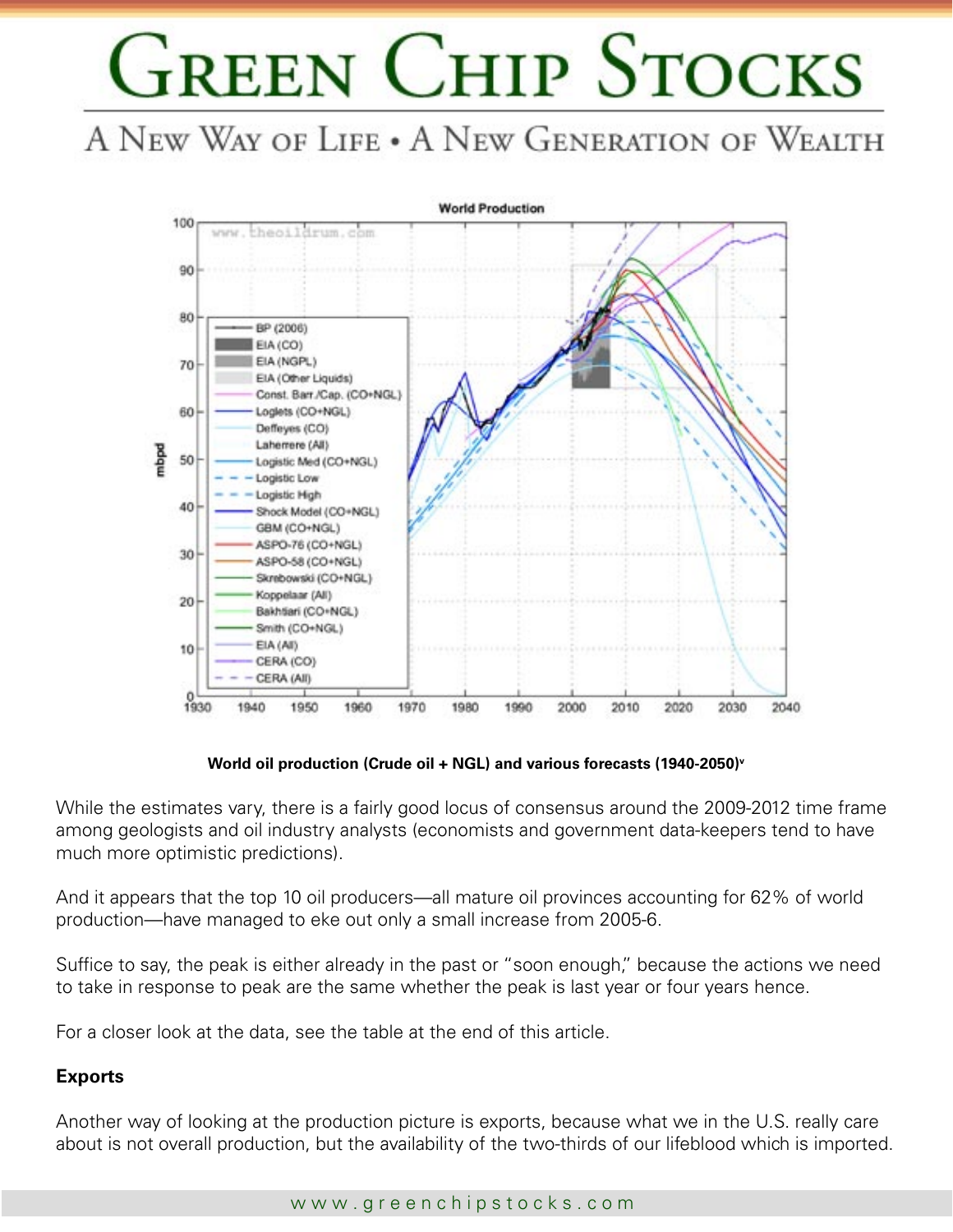## A NEW WAY OF LIFE . A NEW GENERATION OF WEALTH

A June 2007 studyvi by Rembrandt Koppelaar of ASPO-Netherlands looked at just the global oil exports from 2002-2007. He concluded:

 1) "Total world exports of all fuel liquids have been on a plateau since the end of 2004, and declined slightly in the last year, despite production increases.

 2) Liquids exports from non-OPEC countries as a whole have declined since the beginning of 2004.

 3) OPEC liquids exports increased until the end of 2005, followed by a short plateau after which a slow decline set in, mainly due to declining production in Saudi Arabia."

50 48 46 Willion b/d

44

42

40

38

2002

Here is his chart of global exports:



2005

2006

2007

2004

So, while global liquids production increased by 1 mbpd from 2005 to 2006, the amount exported was flat. Koppelaar believes this is because as producer countries grow up and continue to industrialize, they consume more of their own production, and are unable to increase exports.

Then where could those additional exports that we need so desperately come from?

2003

#### **OPEC In Control**

Unfortunately, supply from all non-OPEC producers has been stagnant for about six years now, and current projections say that it will likely peak some time over the next three years, perhaps even now.<sup>viii</sup>

And yet, the EIA, IEA, and OPEC all expect an increase of anywhere from a half-million to one million barrels a day in non-OPEC supply this year!

That's a big disconnect between reality and expectation. And as any good investor knows, that spells "opportunity."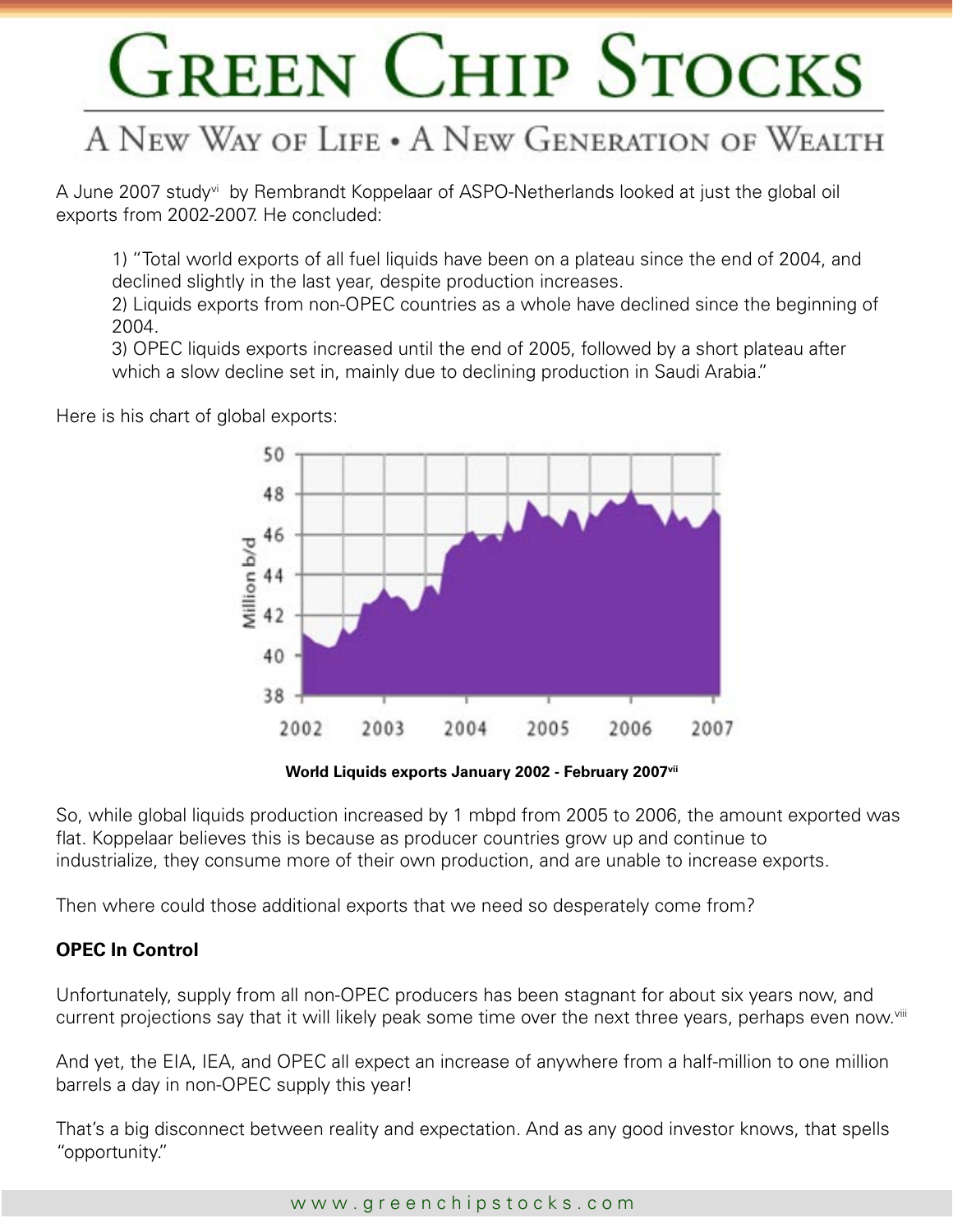## A NEW WAY OF LIFE . A NEW GENERATION OF WEALTH

That leaves OPEC as the last great hope. Consequently, the data-gatherers have issued some rather shrill calls recently for them to increase production:

"OPEC must increase oil production by more than a million barrels per day if a rise in prices is to be avoided in the coming months, the Energy Information Administration said."<sup>ix</sup>

"OPEC needs to raise its crude oil output in the coming months to ensure an adequate supply, the head of the International Energy Agency said." ×

But OPEC has declined: "OPEC notes oil markets remain well supplied and market fundamentals do not require any additional supply from the Organization at this time ... A combination of current high inventory levels and increasing OPEC spare capacity, which is expected to reach around 15% in the second half of this year, means there are adequate supplies available to cope with any upward revisions to oil demand forecasts."<sup>xi</sup>

So there!

There are just a couple of problems with OPEC's perspective.

First, nobody believes there is much actual spare production capacity outside of Saudi Arabia. The rest of the OPEC producers pretty much have their taps wide-open. (Kuwait might have a little spare capacity, but probably nothing significant in the big picture.)

Second, not many believe that Saudi Arabia actually has 15% spare capacity.

Third, of the 11 OPEC nations (prior to Angola's joining, just recently), only one has increased its production since September 2005, and that was a tiny 30,000 barrel per day bump for Libya. All the others have declined, for a total decline of 2 million barrels per day. That may be due to voluntary production cuts in accordance with OPEC's agreements...or it may be involuntary.

Fourth, OPEC exports have also been declining in recent years:

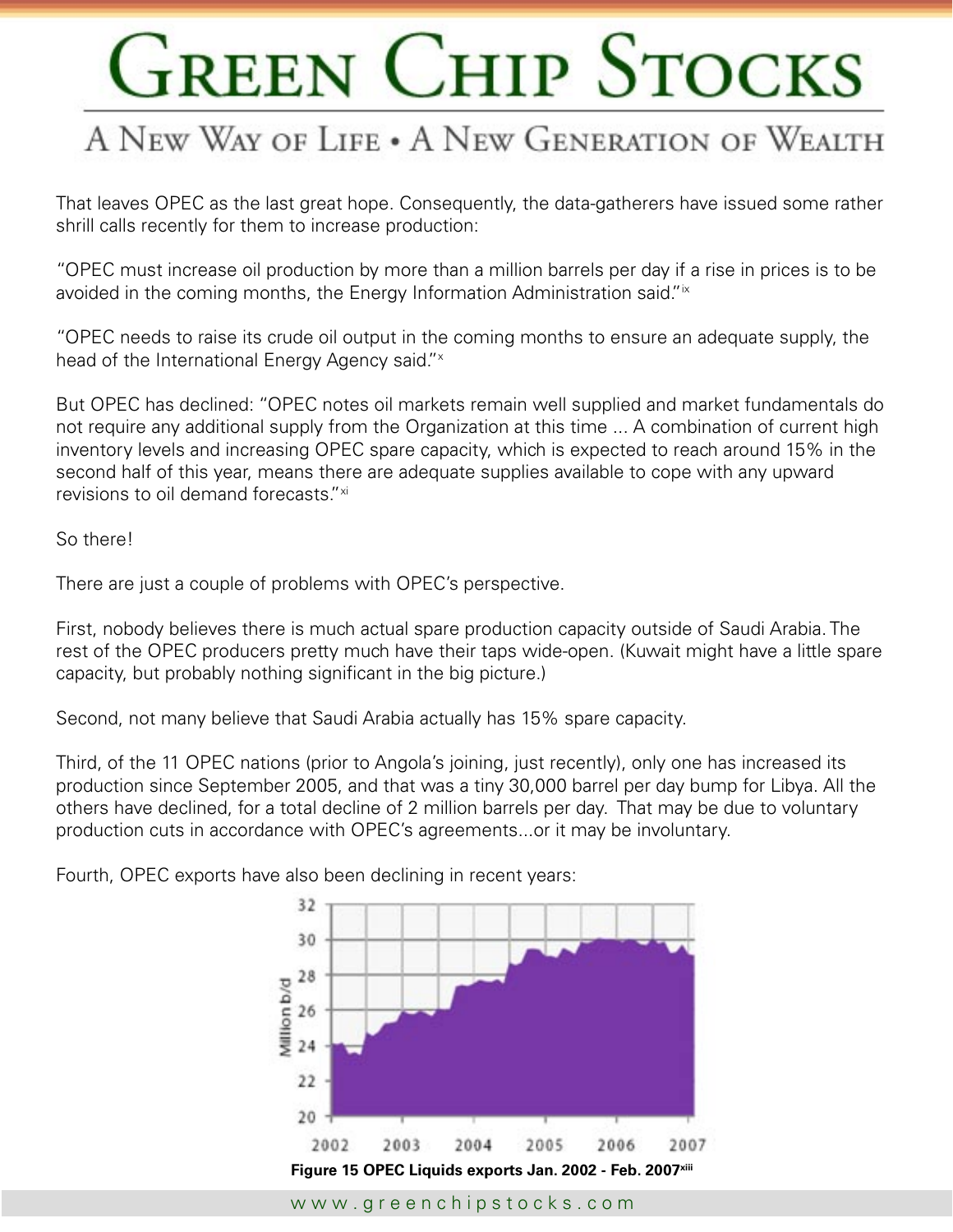### A NEW WAY OF LIFE . A NEW GENERATION OF WEALTH

Whether OPEC doesn't increase its exports because it can't--due to factors such as geological limits, security problems, lack of capacity, and increased domestic demand—or because it won't –because its better for their long-term profitability--or all of the above, we cannot know. And they're certainly not telling.

But there is another possibly, elegantly argued by Dave Cohen in a recent article, "A paradigm shift." He suggests that what's really going on here is that OPEC producers (particularly Saudi Arabia) have realized that they are back in control of the world market, since non-OPEC is pumping flat-out, and that they really don't need to try to keep oil prices any lower than they are now.

They have also realized that they'll make far more profit by selling refined products than by selling crude, and their investment in future projects reflects that. He explains:

 Based on the outlook of growing demand for their oil and gas, by 2011 the countries of the Middle East will invest some \$94 billion in their oil and gas upstream sectors, more than half of which will go to expand oil production capacity. This is in addition to more than \$240 billion of investment in the mid and downstream oil and gas chains and petrochemicals... Of the \$70 billion Saudi Arabia is investing by 2012, only \$18 billion is for upstream expansions. Xiv

The rest is for finished products like gasoline, chemicals and plastics. And that really makes perfect sense for them: why let foreign companies reap the refining profit, and why ship crude around the world when shipping refined products costs less?

That approximate \$350 billion that Middle East producers are preparing to invest in oil production and processing would seem to suggest that they have high confidence in its future.

However, these additional investments, upstream or downstream, won't be coming online before next year, and some may take four years or more.

In the meantime, it looks like we're going to have to finally learn to live within our energy budgets, rather than assuming the there will always be more when we need it.

Perhaps Matthew Simmons summarized the situation best, in the new Irish documentary, Future Shock: End of the Oil Age:

As I look, every month, at the best data we have, which is fuzzy data, it is getting harder and harder to imagine that we could actually grow crude oil supply another three or four or five million barrels a day. You've got every OPEC producer basically now flat out. They all claim they have spare capacity, but when oil prices got to be almost \$80 a barrel, not a single one of them were increasing their production. Saudi Arabia said they have two million barrels a day, or two and a half million barrels a day of shut-in supply, [but] their imports to the member \countries of the IEA have been flat to declining the last five years. If they had spare capacity they would have sold into a rising market! Venezuela's oil is in decline, Nigeria's oil is in decline, Indonesia is now becoming an oil importer, Iran's oil industry is in shambles, so from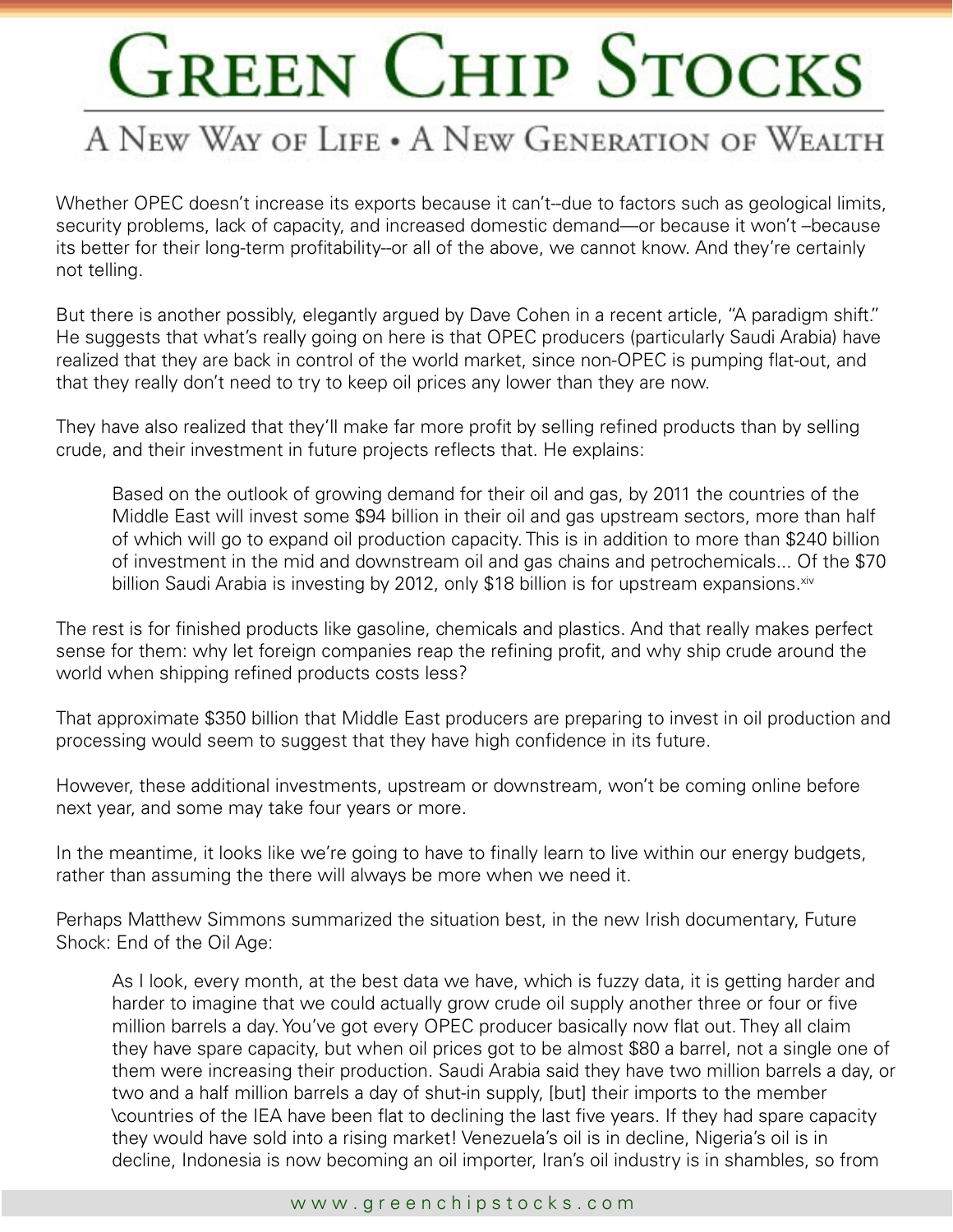### A NEW WAY OF LIFE . A NEW GENERATION OF WEALTH

a prudent planning standpoint, I think we should assume we have peaked. And if I'm wrong, I bet I'm wrong by two or three years, but why quibble over two or three years?

Matthew Simmons Interview in Future Shock: End of the Oil Age<sup>xv</sup>

It doesn't matter if the timing is a bit off, nor does it matter if the peak is due to above-ground or below-ground factors. Peak is still peak. If Saudi Arabia technically could open the tap a little more right now, and possibly shave a few bucks off a barrel of crude, but they choose not to and so create the peak deliberately, isn't it still the peak? And if by doing so they save some oil for a later day when it will surely be worth more, can anybody blame them?

In a piece of personal correspondence to ASPO-USA, former Saudi Arabian exploration and production head Sadad Al-Husseini made the following statement:

There has been a paradigm shift in the energy world whereby oil producers are no longer inclined to rapidly exhaust their resource for the sake of accelerating the misuse of a precious and finite commodity. This sentiment prevails inside and outside of OPEC countries but has yet to be appreciated among the major energy consuming countries of the world.<sup>xvi</sup>

Well, it looks like we're about to learn to appreciate it—right quick-like.

So the upshot is this: There is clearly a yawning gap opening between production and demand in 2007 for those of us who depend on imports, possibly as much as a 2% gap.

It looks to me like the loss of export capacity will prove to be the canary in the data mine. It doesn't really matter if the peak is technically a few years off if we can't satisfy our ever-growing thirst.

Until the world can build more complex refining capacity—such as the aforementioned investments in downstream capacity in the Middle East—we may expect gasoline prices to continue to rise along with the tightness of the light sweet crude market.

The days of \$60 oil and \$2.50 gasoline may be gone forever.

But those who understand the market's complexities—such as you, dear reader—won't even feel that pain, because they'll be reaping stunning profits from the shortage. I continue to recommend investing in the large independent American heavy sour crude refiners, Valero and Tesoro, at least until foreign refining capacity comes online. Likewise, anybody who builds refining and chemical plants is going to have a full book of business (As Cohen notes, GE just sold their petrochemicals division to Saudi Basic Industries for \$11.6 billion, commenting, a la The Graduate, "The Kingdom's future is plastics." After GE, who's ripe for acquisition?) And there's no doubt that offshore drillers like Transocean and Diamond Offshore will continue to do a land-office business.

So that's my read of the situation right now. I openly express my gratitude to all the contributors at ASPO and The Oil Drum for their excellent analytical work. They're the best, and it's always a privilege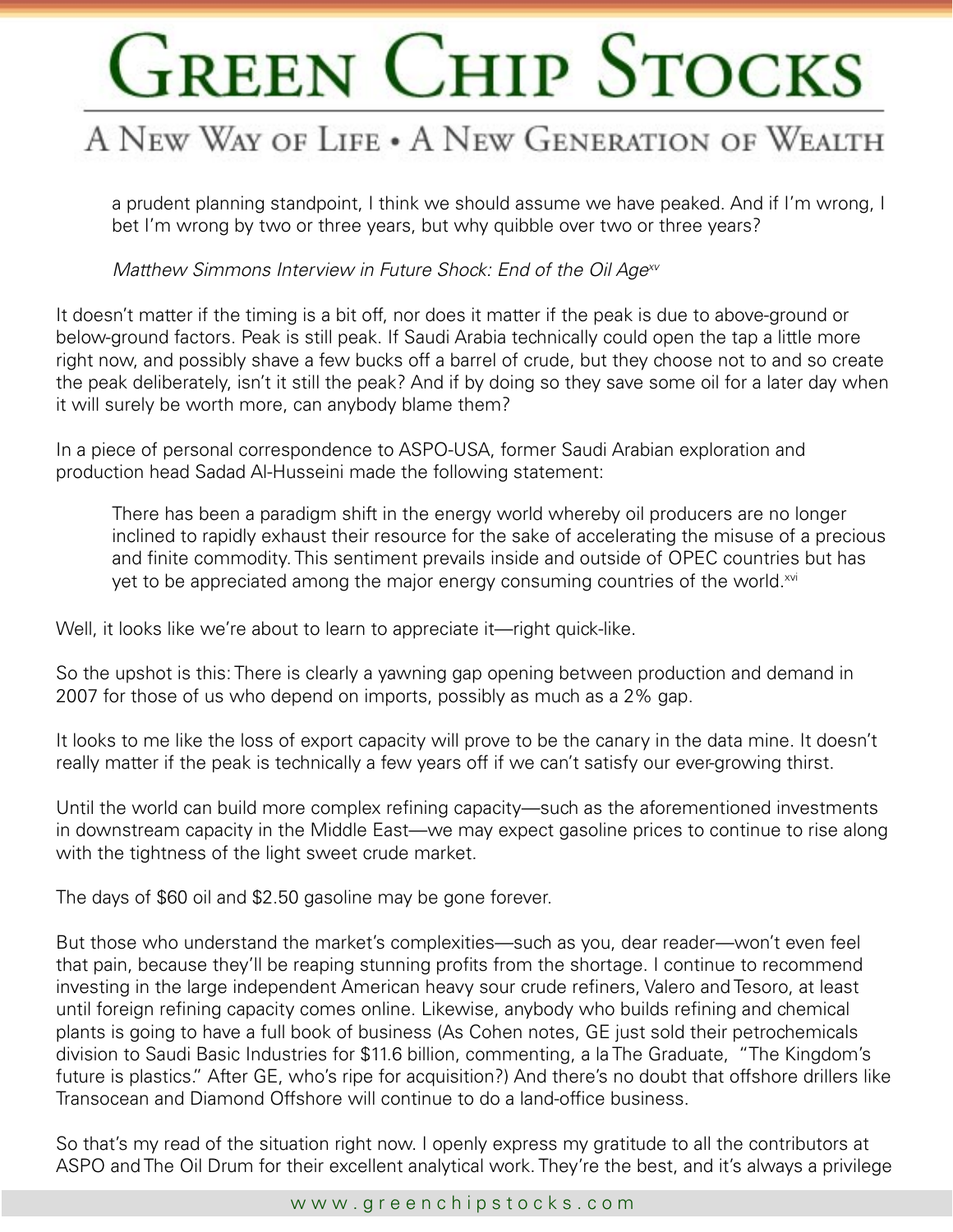### A NEW WAY OF LIFE . A NEW GENERATION OF WEALTH

to stand on their shoulders.

Buckle up folks, \$100 oil could be headed your way before the end of the summer.

Until next time,

 $-Christ$ 

--------------

- ii [http://www.busrep.co.za/index.php?from=rss\\_Business%20Report&fArticleId=3880752](http://www.busrep.co.za/index.php?from=rss_Business%20Report&fArticleId=3880752) iii [https://aspo-ireland.org/newsletter/en/pdf/newsletter78\\_200706.pdf](https://aspo-ireland.org/newsletter/en/pdf/newsletter78_200706.pdf)
- iv [https://aspo-ireland.org/newsletter/en/pdf/newsletter78\\_200706.pdf](https://aspo-ireland.org/newsletter/en/pdf/newsletter78_200706.pdf)

ix [http://www.fxstreet.com/futures/news/article.aspx?StoryId=35d7ab6e-1f60-4b72-9585-](http://www.fxstreet.com/futures/news/article.aspx?StoryId=35d7ab6e-1f60-4b72-9585-3f14f9d1913b) [3f14f9d1913b](http://www.fxstreet.com/futures/news/article.aspx?StoryId=35d7ab6e-1f60-4b72-9585-3f14f9d1913b)

xvii Peak Oil Review, Vol. 2 No. 23, June 18, 2007 <http://www.aspo-usa.com/>

Green Chip Review, Copyright © 2007, Angel Publishing LLC, P.O. Box 84905, Phoenix, AZ 85071. All rights reserved. No statement or expression of opinion, or any other matter herein, directly or indirectly, is an offer or the solicitation of an offer to buy or sell the securities or financial instruments mentioned. While we believe the sources of information to be reliable, we in no way represent or guarantee the accuracy of the statements made herein. Green Chip Review does not provide individual investment counseling, act as an investment advisor, or individually advocate the purchase or sale of any security or investment. The publisher, editors and consultants of Angel Publishing may actively trade in the investments discussed in this newsletter. They may have substantial positions in the securities recommended and may increase or decrease such positions without notice. Neither the publisher nor the editors are registered investment advisors. Subscribers should not view this publication as offering personalized legal or investment counseling. Investments recommended in this publication should be made only after consulting with your investment advisor and only after reviewing the prospectus or financial statements of the company in question. Unauthorized reproduction of this newsletter or its contents by Xerography, facsimile, or any other means is illegal and punishable by law.

i EIA, Total World Petroleum Consumption (2005)

v [http://www.theoildrum.com/node/2620](https://aspo-ireland.org/newsletter/en/pdf/newsletter78_200706.pdf)

vi <http://www.theoildrum.com/tag/oilwatch>

vii [http://www.peakoil.nl/wp-content/uploads/2007/06/oilwatch\\_monthly\\_june\\_2007.pdf](http://www.peakoil.nl/wp-content/uploads/2007/06/oilwatch_monthly_june_2007.pdf) viii [http://www.aspo-global.org/newsletter/ASPOGlobal\\_Newsletter77.pdf](http://www.aspo-global.org/newsletter/ASPOGlobal_Newsletter77.pdf)

Groups which generally support this view include ExxonMobil, Chevron, OPEC, Cambridge Energy Research Associates, ASPO-Ireland, plus government agencies (IEA and US-EIA); all shared this view in October 2005 in Washington D.C.

x [http://www.busrep.co.za/index.php?from=rss\\_Business%20Report&fArticleId=3880752](http://www.busrep.co.za/index.php?from=rss_Business%20Report&fArticleId=3880752) xi <http://www.opec.org/opecna/Press%20Releases/2007/pr052007.htm>

xii <http://www.eia.doe.gov/emeu/ipsr/t12.xls>

xiii [http://www.peakoil.nl/wp-content/uploads/2007/06/oilwatch\\_monthly\\_june\\_2007.pdf](http://www.peakoil.nl/wp-content/uploads/2007/06/oilwatch_monthly_june_2007.pdf)

xiv <http://www.theoildrum.com/node/2670#comment-203906>

xv [Future Shock http://www.rte.ie/tv/futureshock/av\\_20070618.html](Future Shock http://www.rte.ie/tv/futureshock/av_20070618.html)

xvi <http://www.theoildrum.com/node/2670#comment-203906>